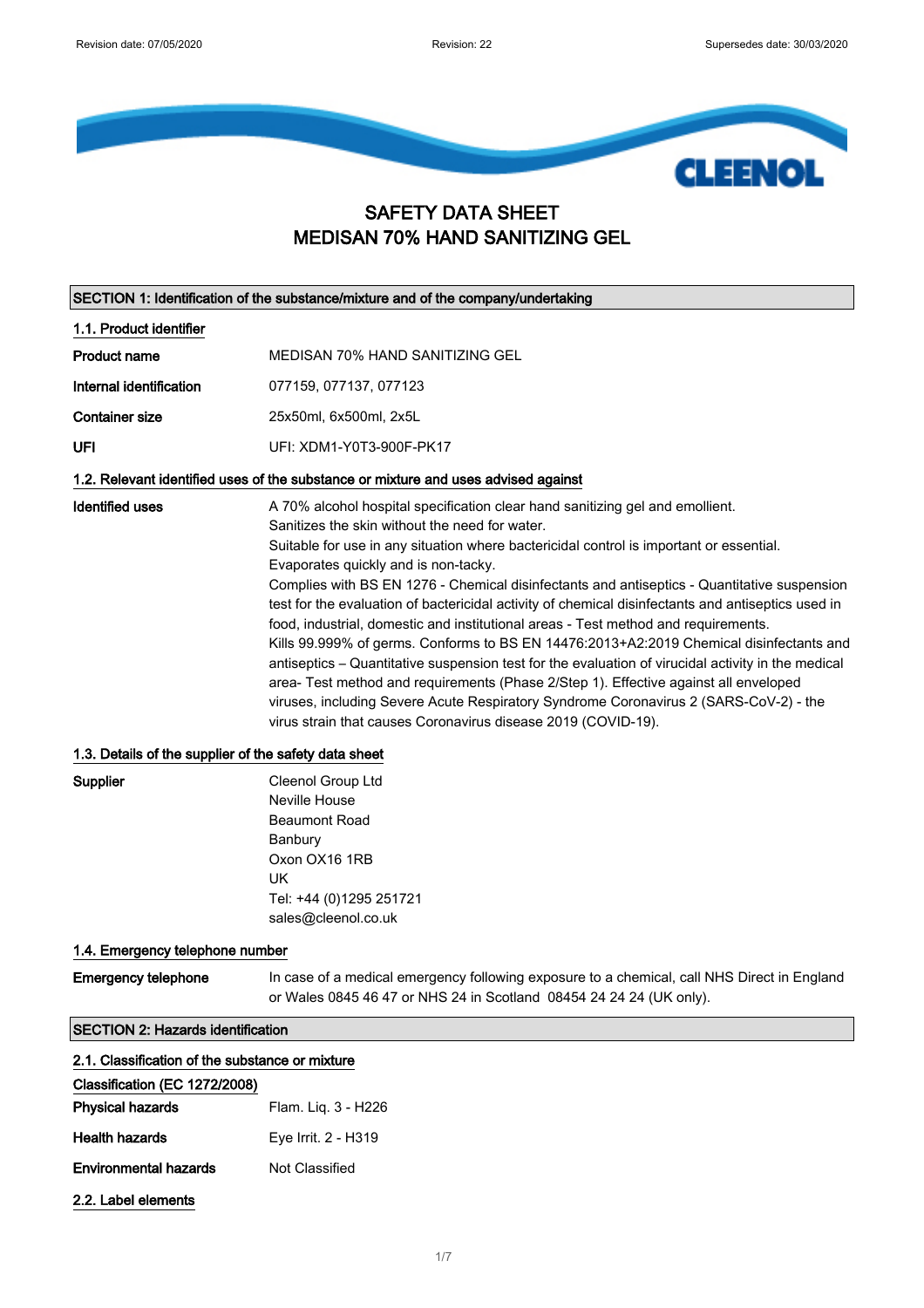#### Hazard pictograms

**MAG** 

 $\curvearrowleft$ 

| $\mathbf{E}$                              |                                                                                                                                                                                                                                                                                                                                                                                                                                                                                                                                                                                                                     |
|-------------------------------------------|---------------------------------------------------------------------------------------------------------------------------------------------------------------------------------------------------------------------------------------------------------------------------------------------------------------------------------------------------------------------------------------------------------------------------------------------------------------------------------------------------------------------------------------------------------------------------------------------------------------------|
| Signal word                               | Warning                                                                                                                                                                                                                                                                                                                                                                                                                                                                                                                                                                                                             |
| <b>Hazard statements</b>                  | H226 Flammable liquid and vapour.<br>H319 Causes serious eye irritation.                                                                                                                                                                                                                                                                                                                                                                                                                                                                                                                                            |
| <b>Precautionary statements</b>           | P210 Keep away from heat, hot surfaces, sparks, open flames and other ignition sources. No<br>smoking.<br>P233 Keep container tightly closed.<br>P305+P351+P338 IF IN EYES: Rinse cautiously with water for several minutes. Remove<br>contact lenses, if present and easy to do. Continue rinsing.<br>P337+P313 If eye irritation persists: Get medical advice/attention.<br>P370+P378 In case of fire: Use foam, carbon dioxide, dry powder or water fog to extinguish.<br>P403+P235 Store in a well-ventilated place. Keep cool.<br>P501 Dispose of contents/ container in accordance with national regulations. |
| <b>UFI</b>                                | UFI: XDM1-Y0T3-900F-PK17                                                                                                                                                                                                                                                                                                                                                                                                                                                                                                                                                                                            |
| Supplementary precautionary<br>statements | P303+P361+P353 IF ON SKIN (or hair): Take off immediately all contaminated clothing.<br>Rinse skin with water or shower.                                                                                                                                                                                                                                                                                                                                                                                                                                                                                            |

### 2.3. Other hazards

| <b>SECTION 3: Composition/information on ingredients</b> |                                                                                                                                                         |                                                      |
|----------------------------------------------------------|---------------------------------------------------------------------------------------------------------------------------------------------------------|------------------------------------------------------|
| 3.2. Mixtures                                            |                                                                                                                                                         |                                                      |
| <b>ETHANOL</b>                                           |                                                                                                                                                         | 60-80%                                               |
| CAS number: 64-17-5                                      | FC number: 200-578-6                                                                                                                                    | REACH registration number: 01-<br>2119457610-43-XXXX |
| Classification                                           |                                                                                                                                                         |                                                      |
| Flam. Liq. 2 - H225<br>Eye Irrit. 2 - H319               |                                                                                                                                                         |                                                      |
|                                                          | The full text for all hazard statements is displayed in Section 16.                                                                                     |                                                      |
| <b>SECTION 4: First aid measures</b>                     |                                                                                                                                                         |                                                      |
| 4.1. Description of first aid measures                   |                                                                                                                                                         |                                                      |
| Inhalation                                               | Not applicable.                                                                                                                                         |                                                      |
| Ingestion                                                | Rinse mouth thoroughly with water. Give a few small glasses of water or milk to drink. No<br>special treatment required.                                |                                                      |
| Eye contact                                              | Do not rub eye. Remove any contact lenses and open eyelids wide apart. Rinse with water.<br>Get medical attention if irritation persists after washing. |                                                      |

## 4.2. Most important symptoms and effects, both acute and delayed

| General information | The product is considered to be a low hazard under normal conditions of use.                                                               |
|---------------------|--------------------------------------------------------------------------------------------------------------------------------------------|
| Inhalation          | No specific symptoms known.                                                                                                                |
| Ingestion           | No harmful effects expected from quantities likely to be ingested by accident.                                                             |
| <b>Skin contact</b> | The product is considered to be a low hazard under normal conditions of use. Skin irritation<br>should not occur when used as recommended. |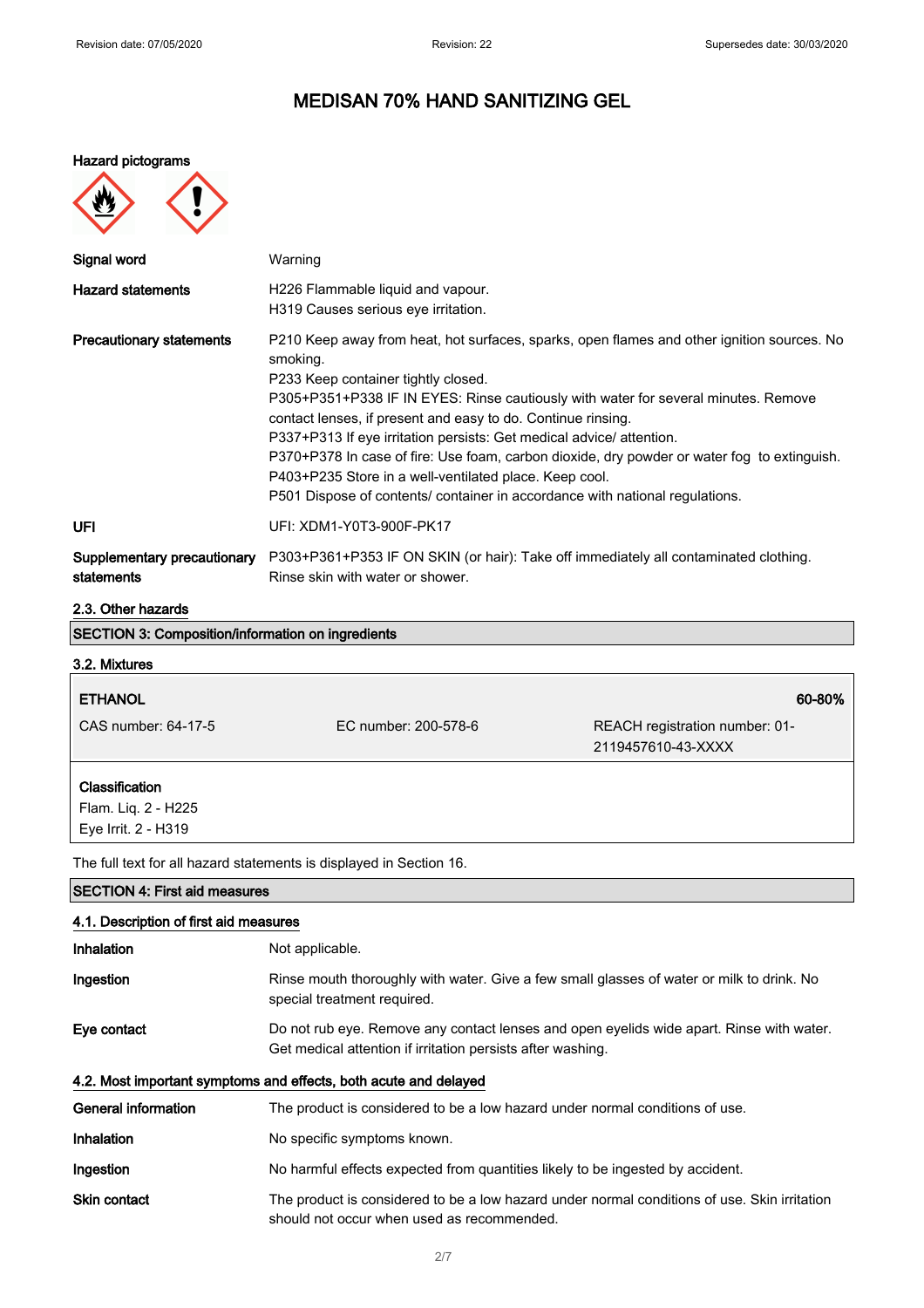| Eye contact                                                       | May cause severe eye irritation.                                                                                                                                                                                                                     |  |
|-------------------------------------------------------------------|------------------------------------------------------------------------------------------------------------------------------------------------------------------------------------------------------------------------------------------------------|--|
|                                                                   | 4.3. Indication of any immediate medical attention and special treatment needed                                                                                                                                                                      |  |
| Notes for the doctor                                              | No specific recommendations.                                                                                                                                                                                                                         |  |
| <b>Specific treatments</b>                                        | Treat symptomatically.                                                                                                                                                                                                                               |  |
| <b>SECTION 5: Firefighting measures</b>                           |                                                                                                                                                                                                                                                      |  |
| 5.1. Extinguishing media                                          |                                                                                                                                                                                                                                                      |  |
| Suitable extinguishing media                                      | Extinguish with alcohol-resistant foam, carbon dioxide, dry powder or water fog.                                                                                                                                                                     |  |
| 5.2. Special hazards arising from the substance or mixture        |                                                                                                                                                                                                                                                      |  |
| Specific hazards                                                  | Flammable liquid and vapour.                                                                                                                                                                                                                         |  |
| 5.3. Advice for firefighters                                      |                                                                                                                                                                                                                                                      |  |
| Protective actions during<br>firefighting                         | Fight fire with normal precautions from a reasonable distance. Cool containers exposed to<br>flames with water until well after the fire is out.                                                                                                     |  |
| Special protective equipment<br>for firefighters                  | Use protective equipment appropriate for surrounding materials. Firefighter's clothing<br>conforming to European standard EN469 (including helmets, protective boots and gloves) will<br>provide a basic level of protection for chemical incidents. |  |
| <b>SECTION 6: Accidental release measures</b>                     |                                                                                                                                                                                                                                                      |  |
|                                                                   | 6.1. Personal precautions, protective equipment and emergency procedures                                                                                                                                                                             |  |
| <b>Personal precautions</b>                                       | Avoid contact with eyes. Take care as floors and other surfaces may become slippery. Do not<br>touch or walk into spilled material.                                                                                                                  |  |
| 6.2. Environmental precautions                                    |                                                                                                                                                                                                                                                      |  |
| <b>Environmental precautions</b>                                  | No negative effects on the aquatic environment are known.                                                                                                                                                                                            |  |
| 6.3. Methods and material for containment and cleaning up         |                                                                                                                                                                                                                                                      |  |
| Methods for cleaning up                                           | Absorb in vermiculite, dry sand or earth and place into containers. Flush contaminated area<br>with plenty of water.                                                                                                                                 |  |
| 6.4. Reference to other sections                                  |                                                                                                                                                                                                                                                      |  |
| Reference to other sections                                       | For waste disposal, see Section 13.                                                                                                                                                                                                                  |  |
| <b>SECTION 7: Handling and storage</b>                            |                                                                                                                                                                                                                                                      |  |
| 7.1. Precautions for safe handling                                |                                                                                                                                                                                                                                                      |  |
| Usage precautions                                                 | Avoid contact with eyes.                                                                                                                                                                                                                             |  |
| 7.2. Conditions for safe storage, including any incompatibilities |                                                                                                                                                                                                                                                      |  |
| <b>Storage precautions</b>                                        | Keep away from heat, sparks and open flame.                                                                                                                                                                                                          |  |
| Storage class                                                     | Flammable liquid storage.                                                                                                                                                                                                                            |  |
| 7.3. Specific end use(s)                                          |                                                                                                                                                                                                                                                      |  |
| Specific end use(s)                                               | The identified uses for this product are detailed in Section 1.2. Refer to Product Use Guide<br>(PUG) for further information.                                                                                                                       |  |
| SECTION 8: Exposure controls/Personal protection                  |                                                                                                                                                                                                                                                      |  |

- 8.1. Control parameters
- Occupational exposure limits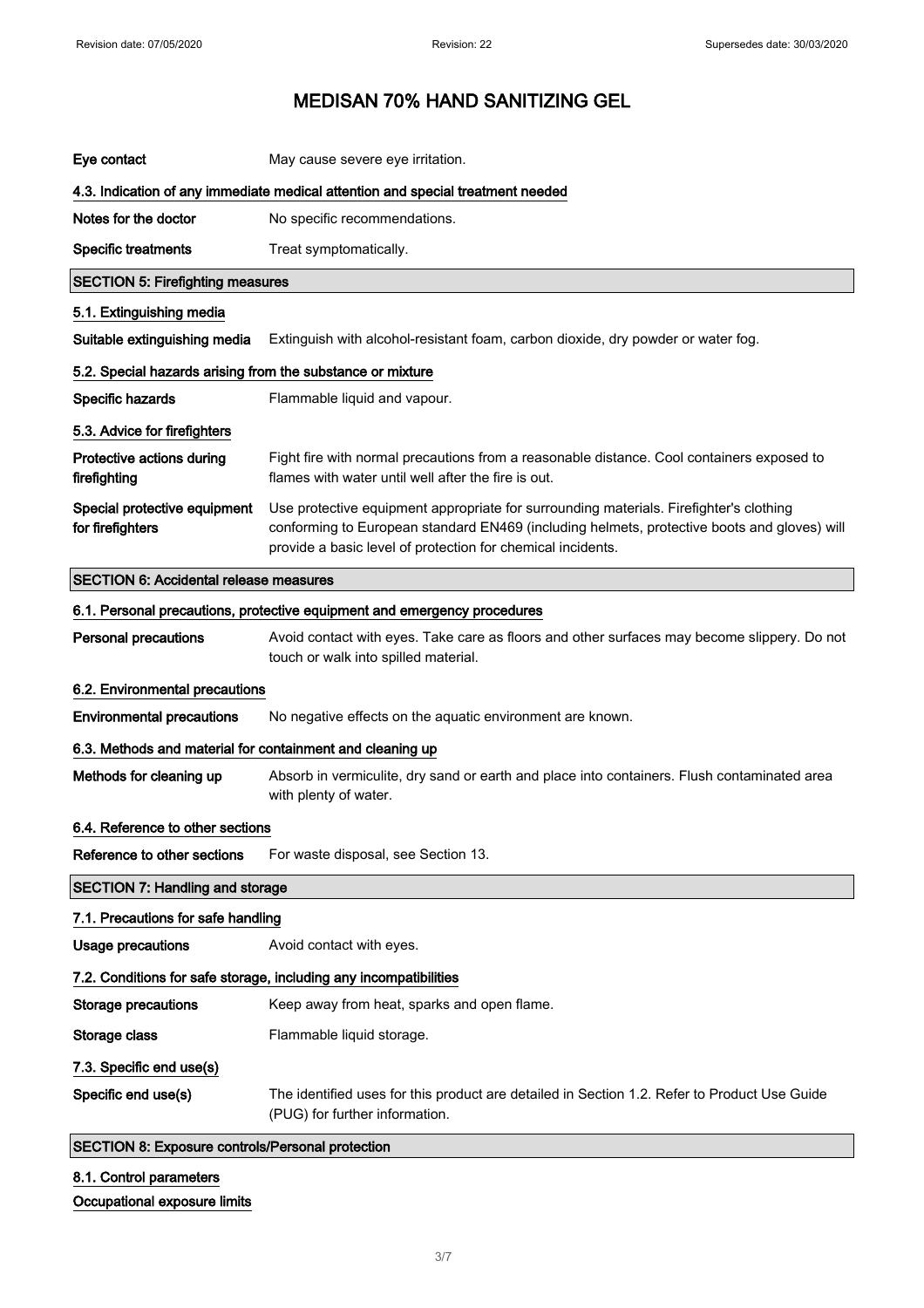### **ETHANOL**

Long-term exposure limit (8-hour TWA): WEL 1000 ppm 1920 mg/m<sup>3</sup> Short-term exposure limit (15-minute): WEL WEL = Workplace Exposure Limit.

| 8.2. Exposure controls                             |                                                                                          |
|----------------------------------------------------|------------------------------------------------------------------------------------------|
| <b>Protective equipment</b>                        |                                                                                          |
| Eye/face protection                                | No specific eye protection required during normal use.                                   |
| Hand protection                                    | Not applicable.                                                                          |
| Other skin and body<br>protection                  | Not applicable. No specific requirements are anticipated under normal conditions of use. |
| <b>Respiratory protection</b>                      | No specific requirements are anticipated under normal conditions of use.                 |
| <b>SECTION 9: Physical and chemical properties</b> |                                                                                          |

### 9.1. Information on basic physical and chemical properties

| Appearance                                  | Gel.                                                                                                                |  |
|---------------------------------------------|---------------------------------------------------------------------------------------------------------------------|--|
| Colour                                      | Colourless.                                                                                                         |  |
| Odour                                       | Slight alcoholic.                                                                                                   |  |
| рH                                          | Neutral.                                                                                                            |  |
| Flash point                                 | 23°C Pensky-Martens closed cup.                                                                                     |  |
| <b>Relative density</b>                     | $\sim 0.88 \text{ @ } 20^{\circ} \text{C}$                                                                          |  |
| Solubility(ies)                             | Soluble in water.                                                                                                   |  |
| Auto-ignition temperature                   | No information available.                                                                                           |  |
| <b>Decomposition Temperature</b>            | Not determined.                                                                                                     |  |
| <b>Viscosity</b>                            | 4000 - 6000 cP @ 20°C                                                                                               |  |
| <b>Oxidising properties</b>                 | Does not meet the criteria for classification as oxidising.                                                         |  |
| 9.2. Other information                      |                                                                                                                     |  |
| <b>Refractive index</b>                     | $21 - 23$                                                                                                           |  |
| Volatile organic compound                   | See SECTION 3: Composition/information on ingredients.                                                              |  |
| <b>SECTION 10: Stability and reactivity</b> |                                                                                                                     |  |
| 10.1. Reactivity                            |                                                                                                                     |  |
| Reactivity                                  | There are no known reactivity hazards associated with this product.                                                 |  |
| 10.2. Chemical stability                    |                                                                                                                     |  |
| <b>Stability</b>                            | Stable at normal ambient temperatures and when used as recommended.                                                 |  |
| 10.3. Possibility of hazardous reactions    |                                                                                                                     |  |
| Possibility of hazardous<br>reactions       | No specific material or group of materials is likely to react with the product to produce a<br>hazardous situation. |  |
| 10.4. Conditions to avoid                   |                                                                                                                     |  |
| <b>Conditions to avoid</b>                  | Avoid heat, flames and other sources of ignition.                                                                   |  |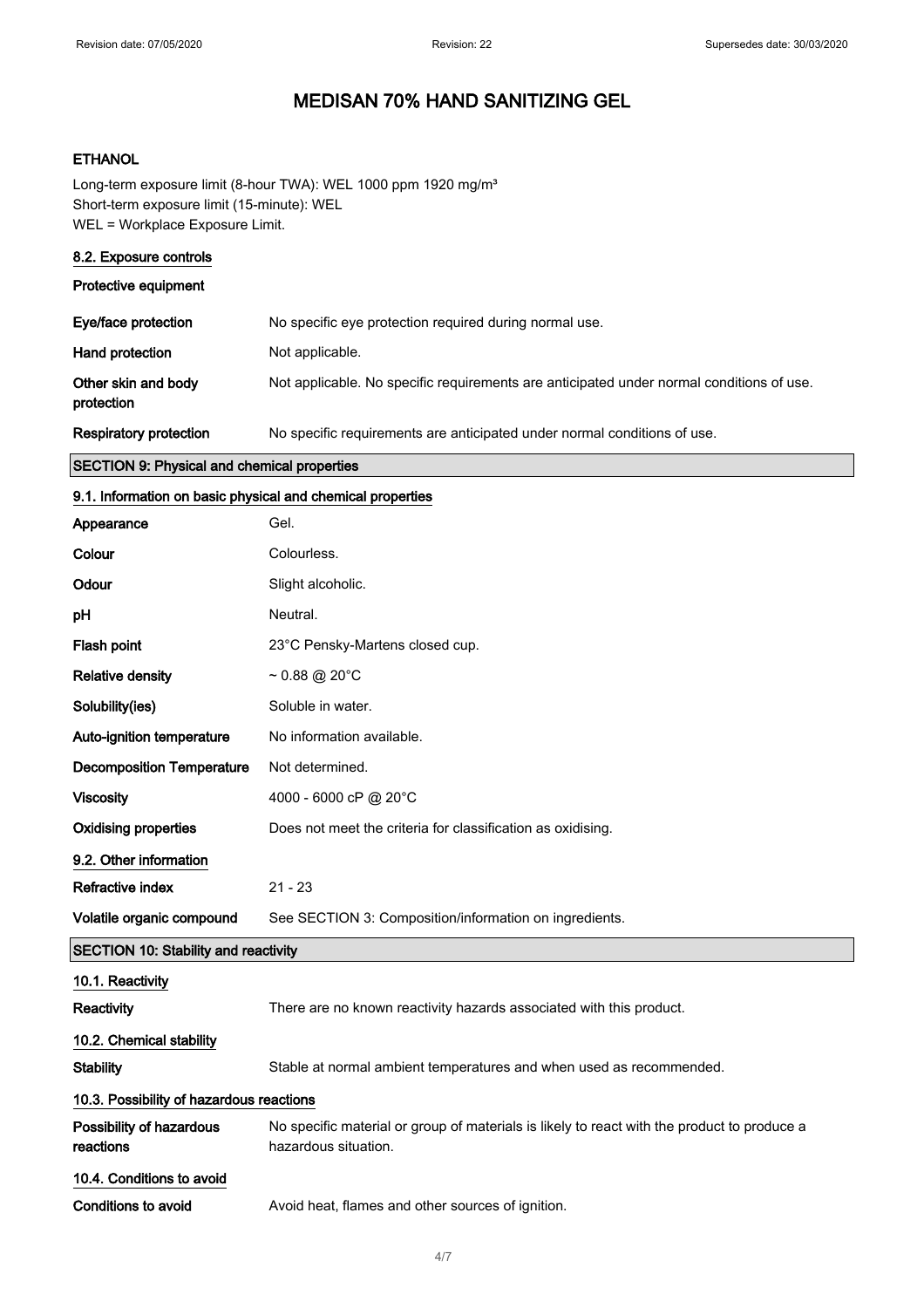# 10.5. Incompatible materials Materials to avoid No specific material or group of materials is likely to react with the product to produce a hazardous situation. 10.6. Hazardous decomposition products Hazardous decomposition products Heating may generate flammable vapours. SECTION 11: Toxicological information 11.1. Information on toxicological effects SECTION 12: Ecological information Ecotoxicity **Not regarded as dangerous for the environment.** 12.1. Toxicity 12.2. Persistence and degradability Persistence and degradability The product is readily biodegradable. 12.3. Bioaccumulative potential Bioaccumulative potential The product is not bioaccumulating. 12.4. Mobility in soil Mobility **Mobility** The product is soluble in water. 12.5. Results of PBT and vPvB assessment Results of PBT and vPvB assessment This product does not contain any substances classified as PBT or vPvB. 12.6. Other adverse effects Other adverse effects None known. SECTION 13: Disposal considerations 13.1. Waste treatment methods General information **Dispose of surplus products and those that cannot be recycled via a licensed waste disposal** contractor. Disposal methods **Discharge of small quantities to the sewer with plenty of water may be permitted.** SECTION 14: Transport information 14.1. UN number UN No. (ADR/RID) 1993 UN No. (IMDG) 1993 UN No. (ICAO) 1993 UN No. (ADN) 1993 14.2. UN proper shipping name Proper shipping name (ADR/RID) FLAMMABLE LIQUID, N.O.S. (ETHANOL) Proper shipping name (IMDG) FLAMMABLE LIQUID, N.O.S. (ETHANOL)

Proper shipping name (ICAO) FLAMMABLE LIQUID, N.O.S. (ETHANOL)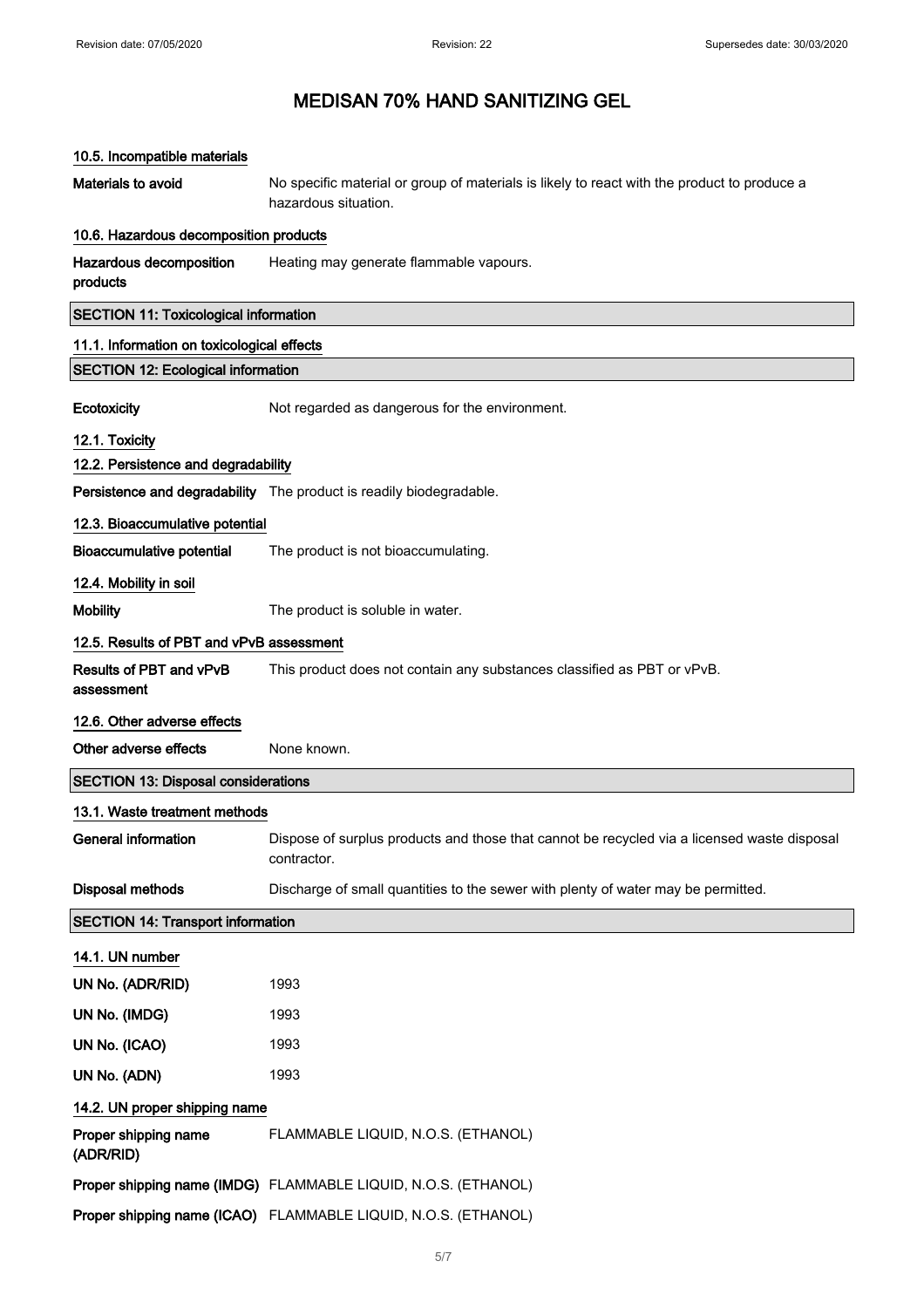Proper shipping name (ADN) FLAMMABLE LIQUID, N.O.S. (ETHANOL)

| 14.3. Transport hazard class(es) |    |
|----------------------------------|----|
| <b>ADR/RID class</b>             | 3  |
| ADR/RID classification code      | F1 |
| ADR/RID label                    | 3  |
| <b>IMDG class</b>                | 3  |
| ICAO class/division              | 3  |
| ADN class                        |    |

### Transport labels



| 14.4. Packing group   |   |
|-----------------------|---|
| ADR/RID packing group | Ш |
| IMDG packing group    | Ш |
| ICAO packing group    | Ш |
| ADN packing group     | Ш |
|                       |   |

### 14.5. Environmental hazards

### Environmentally hazardous substance/marine pollutant No.

| 14.6. Special precautions for user                                       |            |
|--------------------------------------------------------------------------|------------|
| EmS                                                                      | $F-E. S-E$ |
| ADR transport category                                                   | 3          |
| <b>Emergency Action Code</b>                                             | $\cdot$ 3Y |
| <b>Hazard Identification Number</b><br>(ADR/RID)                         | 30         |
| Tunnel restriction code                                                  | (D/E)      |
| 14.7. Transport in bulk according to Annex II of MARPOL and the IBC Code |            |

Transport in bulk according to Not applicable. Annex II of MARPOL 73/78 and the IBC Code

#### SECTION 15: Regulatory information

15.1. Safety, health and environmental regulations/legislation specific for the substance or mixture